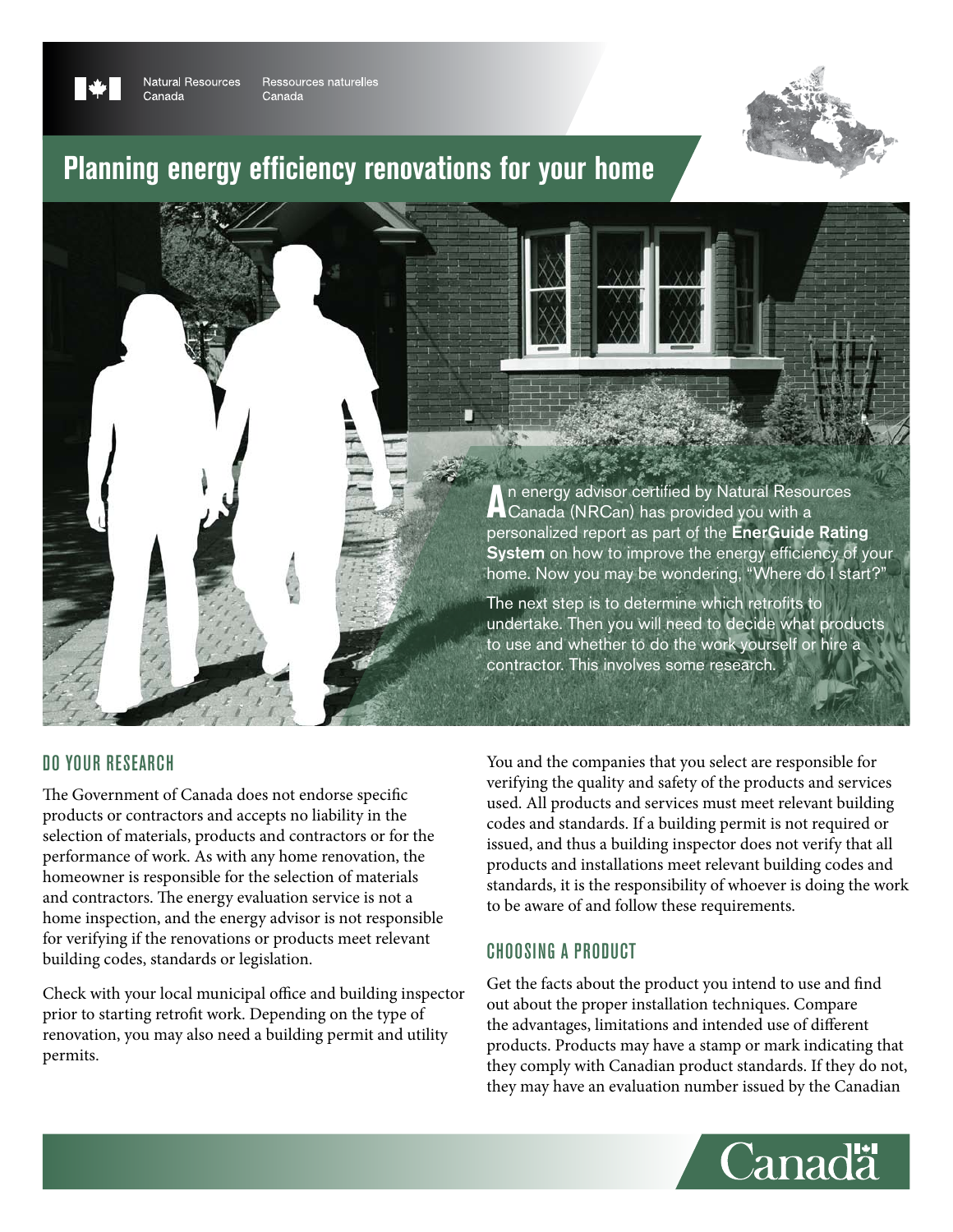Construction Materials Centre (**http://www.nrc-cnrc.gc.ca/ eng/solutions/advisory/ccmc\_index.html**). You can also contact your local municipal office to verify if the products you plan on using are acceptable in your jurisdiction.



Manufacturers, suppliers and contractors should be able to provide you with specific information about their products or the products they use. They should also be able to advise you on any health and safety issues, such as indoor air quality and fire safety, and the measures they will take to reduce risks. Ask for a Material Safety Data Sheet (MSDS) that lists the hazardous ingredients, safety information and emergency measures related to specific products. An MSDS is required for certain industrial and chemical products used in the workplace like paint, caulking and cleaners. An MSDS is not required for manufactured items (e.g. insulation) or consumer products, but may be available.

Manufacturers and suppliers are responsible for making sure that the products that they sell comply with Canadian legislation. If you are concerned about the safety of a particular product, find out if the product is prohibited or regulated under the *Hazardous Products Act* (HPA); other relevant federal, provincial or territorial legislation; or municipal by-laws.

For example, as of the date of publication of this document (March 2010), one type of insulation product is prohibited and two others are regulated under the HPA:

#### **PROHIBITED**

• Urea formaldehyde-based foam insulation (UFFI) foamed in place: (1980). This includes insulation products that are available in the USA that are urea-formaldehyde–based and are installed via a foaming process.

#### **REGULATED**

• Cellulose fibre insulation: (1979). Although this is an effective insulation material that is commonly used, it must meet certain performance standards with respect to flammability, among other things.

• Asbestos: (various requirements between 1980 and 1989). Among other requirements, a product composed entirely of asbestos cannot be sold as a consumer product; asbestos products applied by spraying must have asbestos fibres encapsulated within a binder during spraying and cannot become friable after drying.

For more information on the HPA and for clarification on the above requirements, contact the Health Canada Consumer Product Safety Office nearest you. Refer to **healthcanada. gc.ca/cps-contact**, call 1-866-662-0666 or send an e-mail to cps-spc@hc-sc.gc.ca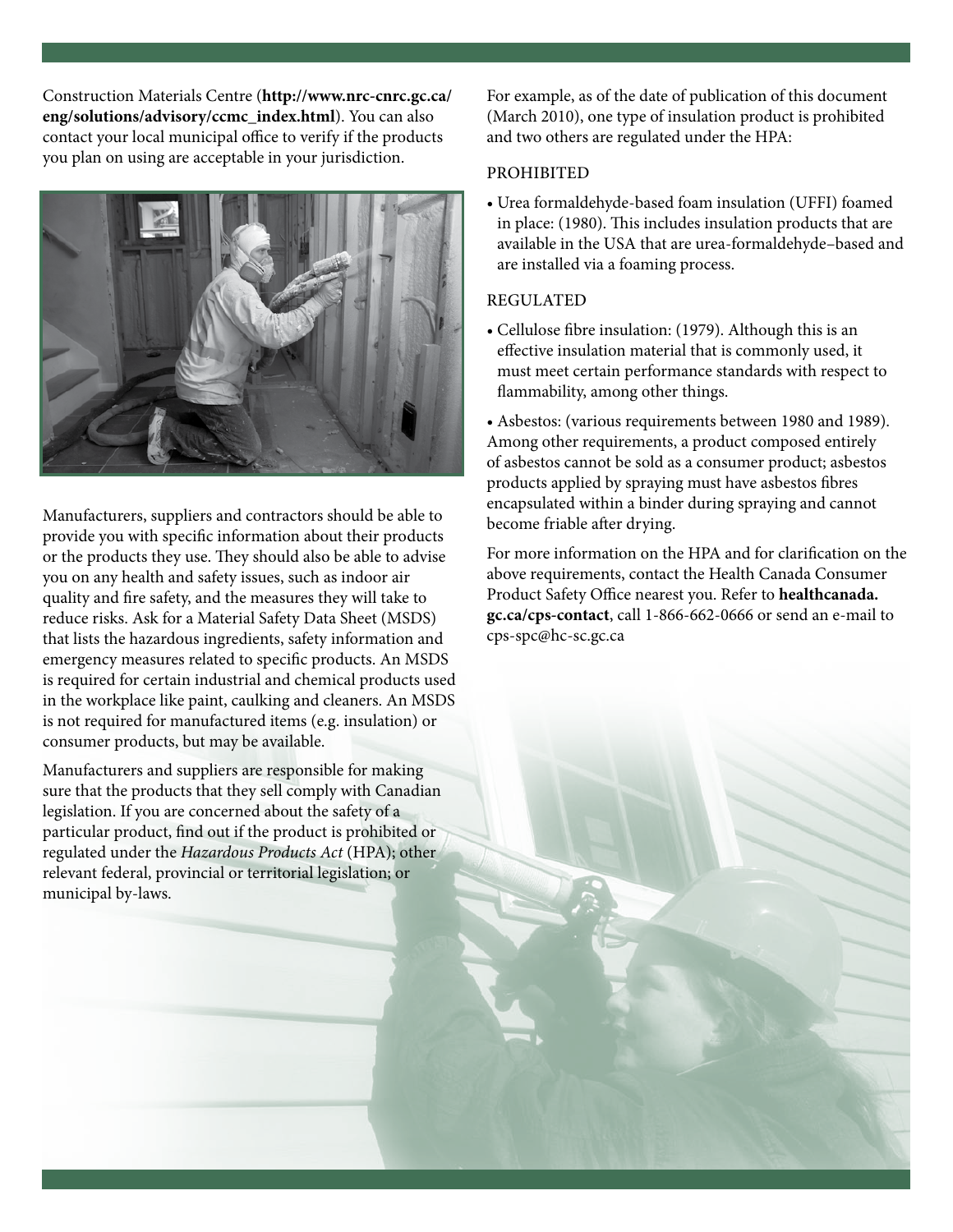

## Doing the work yourself

If you decide to do it yourself, do not forget about health and safety. Be careful when working with tools and products and follow the manufacturer's safety information/directions for use. Also, wear appropriate protective equipment and clothing. You should also take steps to protect the rest of the house from dust, debris and contaminants that could pose a problem for others. Find out about the necessary precautions to take before working in areas that contain vermin, vermin droppings, mould, lead, asbestos, vermiculite insulation that may contain amphibole asbestos or other hazardous products.

# Hiring a contractor

If you decide to hire a contractor, ask for quotes in writing and insist on a written contract before you have any work done. Contractors are responsible for complying with local bylaws and relevant provincial, territorial and federal legislation and guidelines. Ask your contractor questions such as the following:

- How can I be sure that the product you are recommending meets the applicable federal and/or provincial or territorial legislation?
- Can I see the MSDS for this product (if applicable)? Will the product be installed according to the manufacturer's guidelines? Are the workers trained in these procedures? What steps will you take to protect me and my family during and after the renovation?
- Will the retrofit work comply with municipal by-laws as well as any provincial, territorial and/or federal legislation and utility requirements?
- What challenges as a contractor have you had working with this product? Do you foresee any problems installing this in our home?
- May I contact your references?